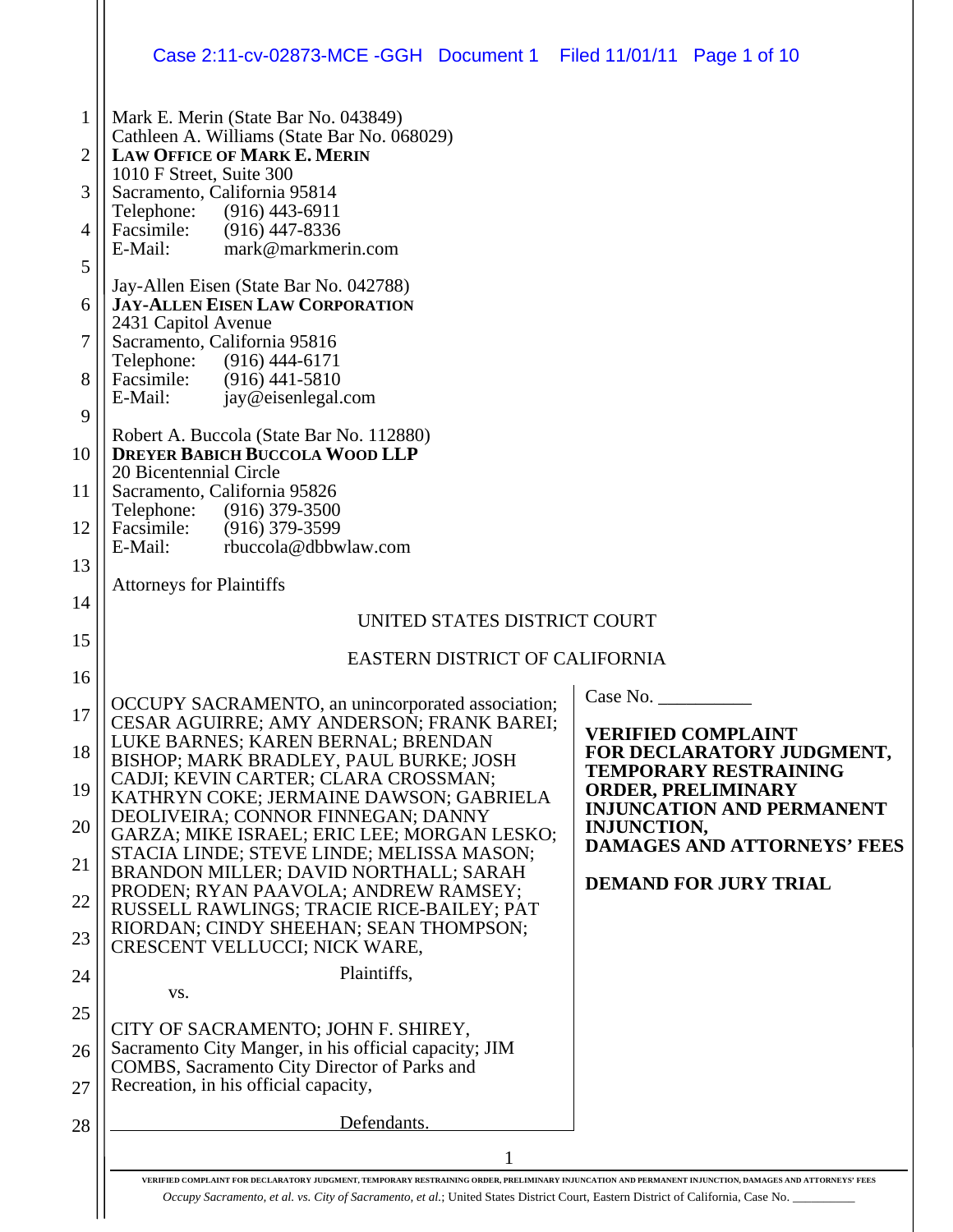#### **INTRODUCTION**

 The Occupy Wall Street movement is sweeping the Country with sites of "occupation" present in over 1,100 cities across the country. In sympathy with and in support for the Occupy Wall Street movement, occupations are now active in cities across Europe and even in the Middle East where recently protests were held in Cairo, Egypt against the recent police violence in Oakland, California. According to the Washington Post and the Pew Research Center, the Occupy movement is now more popular than the tea party.

 Since early October, persons participating in "Occupy Sacramento" have gathered in Cesar Chavez Park, in downtown Sacramento across from City Hall and, in a demonstration of grassroots democracy, have organized committees, assemblies and teach-ins centered around the profound economic inequality in this country and the deterioration of our way of life. People are being drawn to the Occupy Sacramento gatherings but Defendant CITY OF SACRAMENTO and its city manager have steadfastly refused to permit Occupy Sacramento to remain in Cesar Chavez Park past 11:00 p.m. on weekdays and midnight on weekends, and have forced those associated with Occupy Sacramento to evacuate the park, arresting those who, insisting on their constitutional rights to peacefully assemble and engage in free speech, refuse to leave the park on the ground that they are violating section 12.70.090 of the Sacramento City Code which sets park hours. To date 79 people have been arrested, among them plaintiffs in the within complaint.

 This complaint seeks a declaration that the challenged section of the city code is unconstitutional and requests a temporary restraining order and a preliminary injunction against its enforcement on the principle ground that it confers unfettered discretion on the Defendants to interfere with Plaintiffs constitutional rights of freedom of assembly and of speech.

#### **JURISDICTION**

24 25 26 27 28 1. Jurisdiction is conferred upon this Court by 20 U.S.C. § 1331, this being a civil action arising under the Constitution and the laws of the United States. Jurisdiction is also conferred upon this Court by 28 U.S.C. § 1343(a)(3) and (4), 28 U.S.C. § 2201 and 2202 and 42 U.S.C. §§ 1983 and 1988, this being an action for declaratory judgment, equitable relief and damages authorized by law to redress deprivation under color of law of rights, privileges and immunities secured by the Constitution of the

21

22

23

1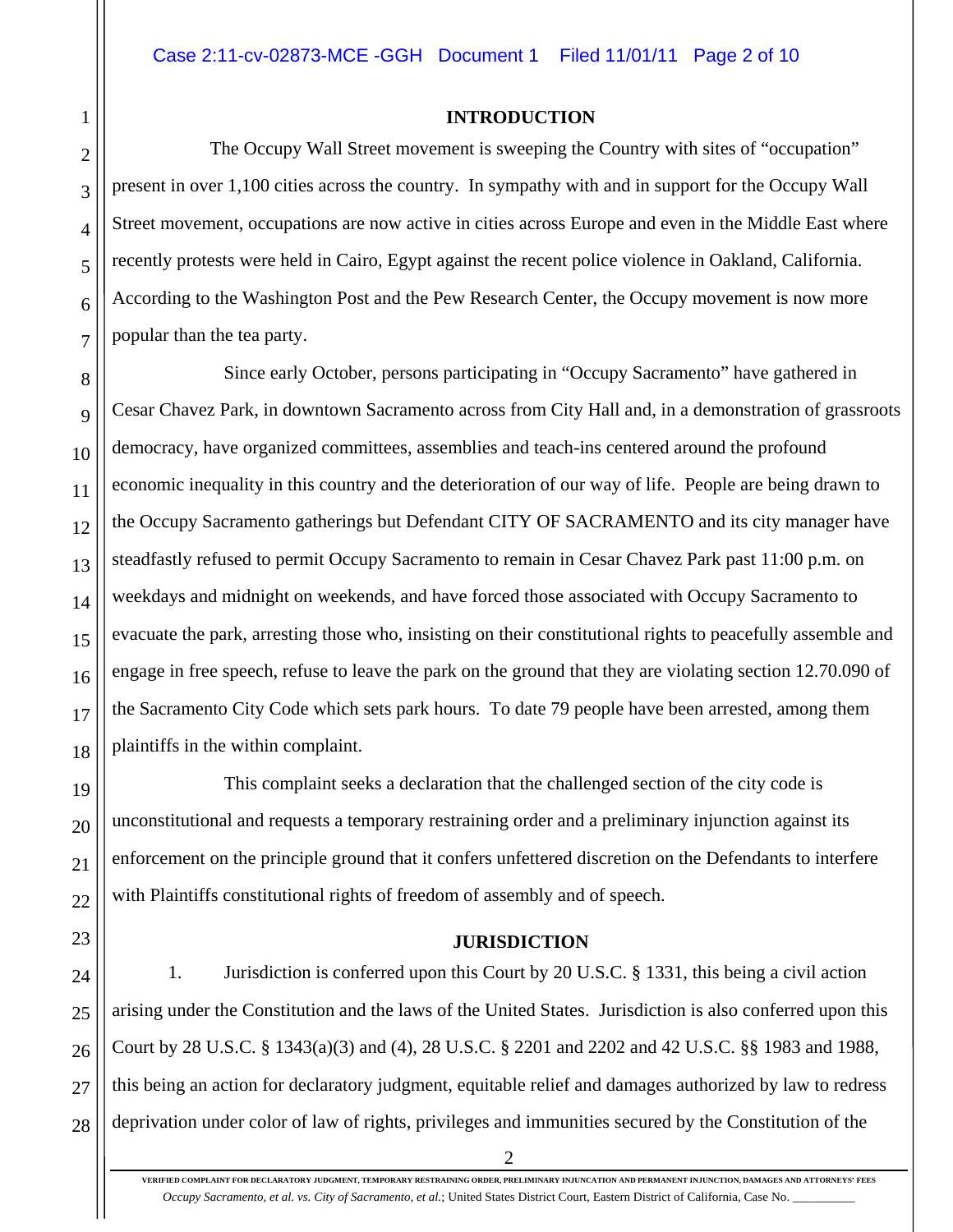1

2

3

4

5

6

7

8

9

10

United States. This Court has supplemental jurisdiction of the state law claims under 28 U.S.C. §1367.

2. At all times pertinent to this Complaint, and in taking all of the actions described in this Complaint, Defendant CITY OF SACRAMENTO, its officers, agents and employees, acted and threatened to act under color of law and were effectuating, and will effect, the custom, policy and laws of the CITY OF SACRAMENTO.

### **PARTIES**

3. Plaintiff OCCUPY SACRAMENTO is an unincorporated association aligned with the unincorporated association "Occupy Wall Street" and other occupy movements which have sprung up in cities and towns across the United States. It is a peaceful assembly and forum for the expression of free speech on a variety of economic and social justice issues which is venued in Cesar Chavez Park.

11 12 13 14 15 16 17 18 19 20 21 22 4. Plaintiffs CESAR AGUIRRE, AMY ANDERSON, LUKE BARNES, KAREN BERNAL, BRENDAN BISHOP, MARK BRADLEY, PAUL BURKE, JOSH CADJI, KEVIN CARTER, CLARA CROSSMAN, KATHRYN COKE, JERMAINE DAWSON, GABRIELA DEOLIVEIRA, CONNOR FINNEGAN, DANNY GARZA, MIKE ISRAEL, ERIC LEE, MORGAN LESKO, STACIA LINDE, STEVE LINDE, MELISSA MASON, BRANDON MILLER, DAVID NORTHALL, SARAH PRODEN, RYAN PAAVOLA, ANDREW RAMSEY, RUSSELL RAWLINGS, TRACIE RICE-BAILEY, PAT RIORDAN, CINDY SHEEHAN, SEAN THOMPSON, CRESCENT VELLUCCI, and NICK WARE are natural persons who reside in the Eastern District of California who were arrested while participating in Occupy Sacramento events at Cesar Chavez Park in the City of Sacramento when they refused to disrupt and discontinue their peaceful gathering when police decided to enforce a provision of the Sacramento City Code which limits park use to certain hours, unless the meeting or event which persons are attending is sponsored or co-sponsored by the Director of Parks and Recreation.

23 24 25 26 27 28 5. Plaintiff FRANK BAREI is a resident of the Eastern District of California who was unable to participate in the Occupy Sacramento gatherings because he was employed as an instructor at a technical school and did not get off work until 11:00 p.m. He took a substantial cut in pay in order to get earlier hours so that he could participate in at least some of the Occupy Sacramento events but desires to return to his prior hours of employment and still to participate in Occupy Sacramento when the occupation is permitted to continue throughout the night.

3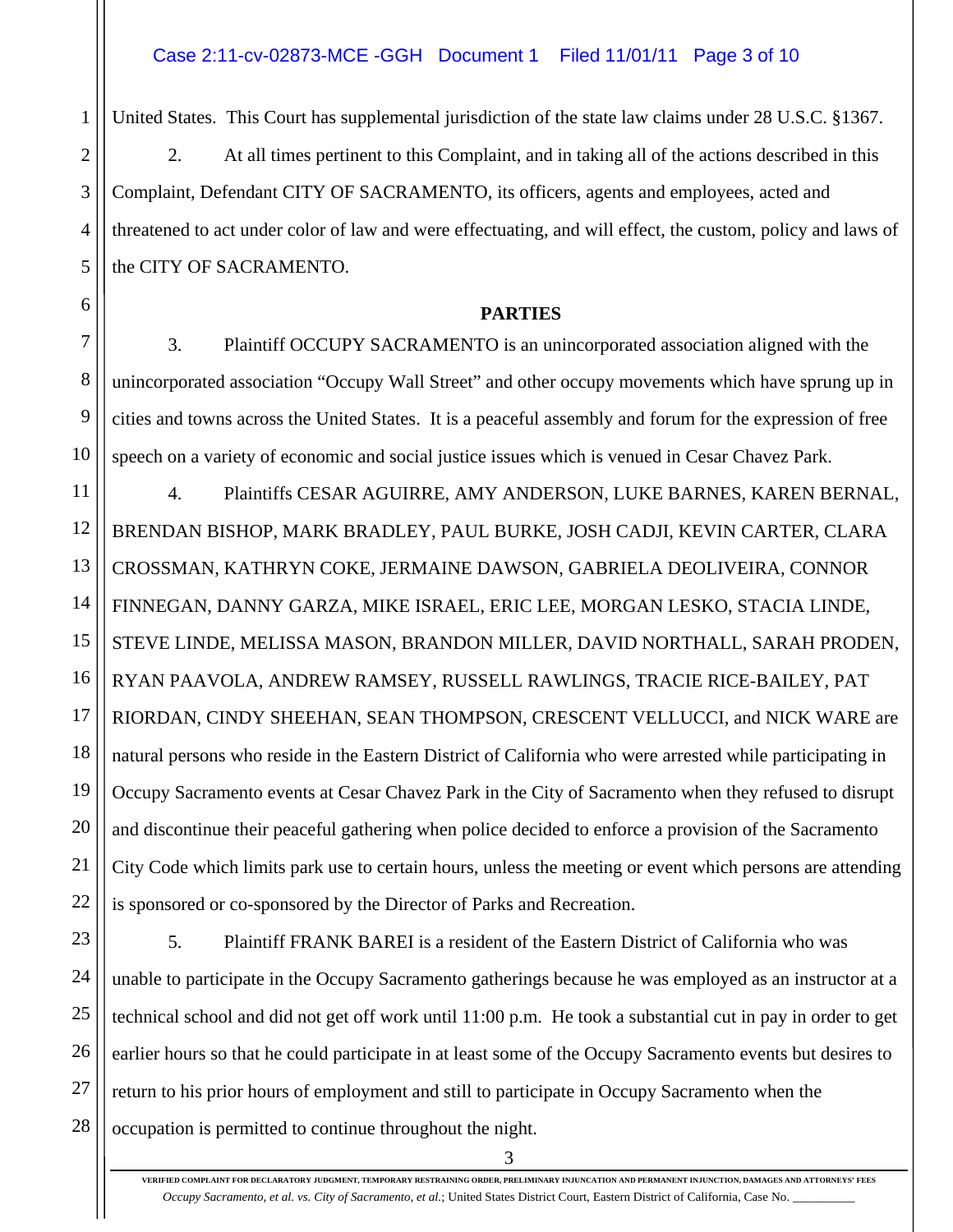1

2

3

4

5

6

7

8

9

10

11

12

13

14

15

16

21

6. Defendant CITY OF SACRAMENTO is a municipal corporation organized and existing under the laws of the State of California. Defendant JOHN F. SHIREY, named in his official capacity only, is the CITY OF SACRAMENTO's City Manager. Defendant JIM COMBS, named in his official capacity only, is the CITY OF SACRAMENTO's Director of Parks and Recreation (formerly "Parks and Community Services").

### **FACTS**

7. Since on or around the first week of October 2011, a group of individual citizens has associated together for the purpose of peaceably assembling and associating to express their political opinions, petition the government for redress of grievances and engage in constitutionally protected expression in Cesar Chavez Park in Sacramento, California. The group is known as "Occupy Sacramento" and is a local off-shoot of the national "Occupy Wall Street" movement which has similar occupations in more than 1,100 cities across the country and abroad.

8. Among the issues on which the members of Occupy Sacramento have expressed their views are those relating to economic justice and citizen participation in government. In association with other local manifestations of the "Occupy Wall Street" movement, they are planning for a national convention called for July 4, 2012, in Philadelphia, Pennsylvania.

17 18 19 20 22 23 24 9. Plaintiffs have engaged in constitutionally protected expressive activity and have communicated their views on these subjects and others to citizens and public officials by way of protests, dialogue and other peaceable means in Cesar Chavez Park opposite the City Hall in Sacramento. They also, daily, have teach-ins on subjects of public interest, show educational films and have daily "general assemblies" at which important issues are discussed and voted upon. Plaintiffs desire to engage in constitutionally protected political expression twenty-four hours a day in Cesar Chavez Park. Plaintiffs do not seek to use the park to the exclusion of other potential users but, at the times in question, there have not been any others who have wished to use the park.

25 26 27 28 10. Plaintiffs and others have chosen to assemble in Cesar Chavez Park because it is central to public transportation, symbolically located opposite City Hall and because it is the historic site for peaceable assemblies and free speech. It is a location in which their message regarding economic justice and the need for political and financial reform can be articulated to a broad audience of passers-by as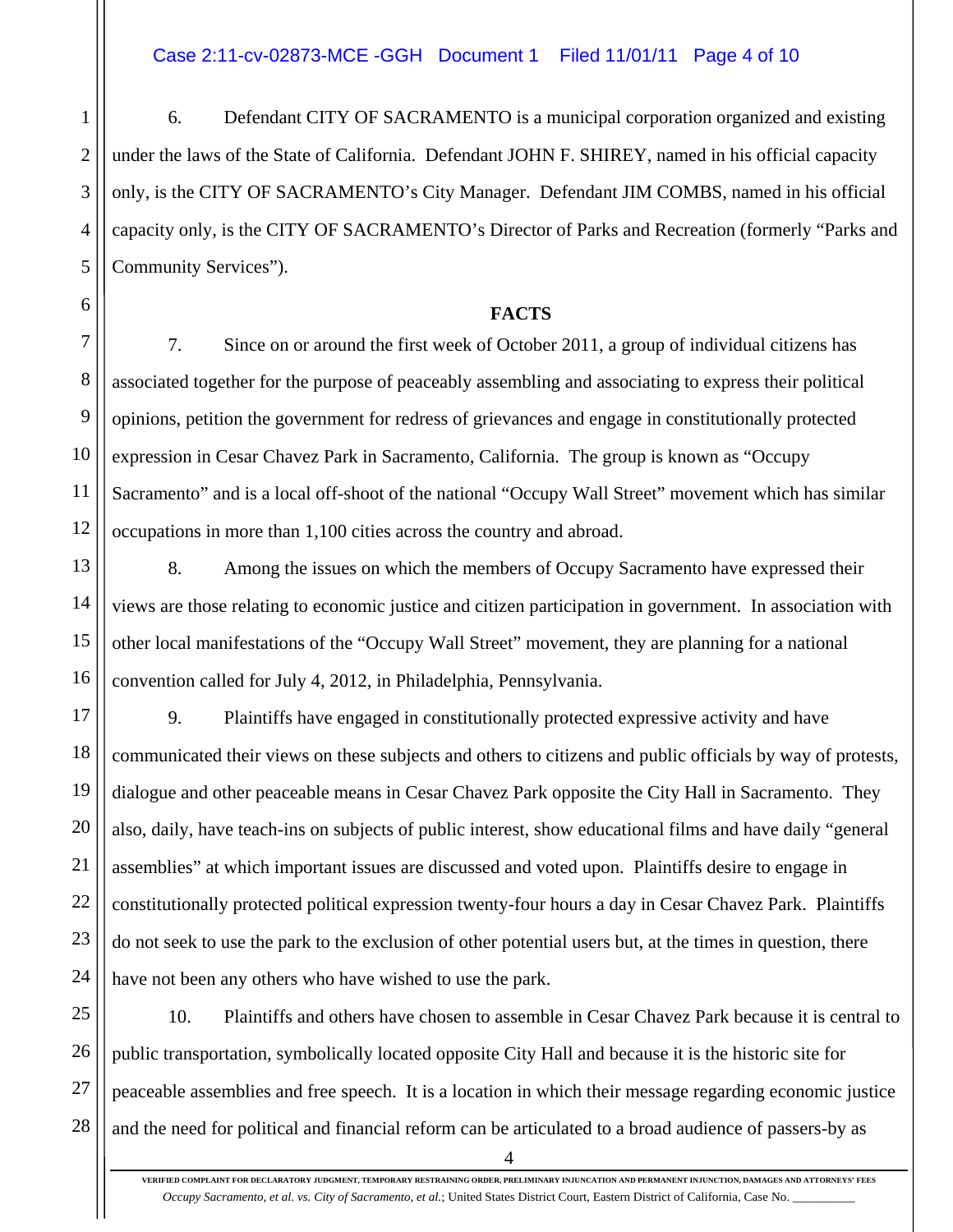# Case 2:11-cv-02873-MCE -GGH Document 1 Filed 11/01/11 Page 5 of 10

1

2

3

4

5

6

7

8

9

14

15

16

17

18

19

20

21

22

23

24

25

26

27

28

well as to the people who come at all hours of the day or night to participate in this growing movement.

11. Plaintiffs seek and desire to assemble and to communicate on a continuous basis, around the clock on a 24 hour basis. A continuous presence in Cesar Chavez Park, the civic heart of downtown, communicates the urgency of their call for reform, their intention to persist in protected activity and their solidarity with like-minded individuals in all parts of the country. The Plaintiffs and others have gathered, intending to remain in Cesar Chavez Park and have participated in "live streams" of their actions with groups of people occupying public squares and parks in places around the world where it is daytime while it is night in Sacramento. They intend and desire to continue their demonstrations, and to maintain a continuous presence in Cesar Chavez Park toward that end, indefinitely.

10 11 12 13 12. However, Sacramento City Code § 12.72.090 prohibits Plaintiffs from remaining in Cesar Chavez Park and engaging in political protest, political speech and other constitutionally protected activity after 11:00 p.m. and before 5:00 a.m. each week day, and after midnight and before 5:00 a.m. on weekends. More specifically, the ordinance states:

## **12.72.090 Remaining or loitering in parks during certain hours prohibited.**

| A.        |    | No person shall remain or loiter in any public park:                                                                                                                                                                                                                                                                          |
|-----------|----|-------------------------------------------------------------------------------------------------------------------------------------------------------------------------------------------------------------------------------------------------------------------------------------------------------------------------------|
|           | 1. | Between the hours of midnight Friday or Saturday and five a.m. of<br>the following day; and                                                                                                                                                                                                                                   |
|           | 2. | Between the hours of eleven p.m. Sunday through Thursday and<br>five a.m. of the following day.                                                                                                                                                                                                                               |
| <b>B.</b> |    | The prohibitions contained in subsections $(A)(1)$ and $(A)(2)$ of this section<br>shall not apply:                                                                                                                                                                                                                           |
|           | 1. | To any person on an emergency errand;                                                                                                                                                                                                                                                                                         |
|           | 2. | To any person attending a meeting, entertainment event, recreation<br>activity, dance or similar activity in such park provided such<br>activity is sponsored or co-sponsored by the department of parks<br>and community services or a permit therefor has been issued by the<br>department of parks and community services; |
|           | 3. | To any person exiting such park immediately after the conclusion<br>of any activity set forth in subsection $(B)(2)$ of this section;                                                                                                                                                                                         |
|           | 4. | To any peace officer or employee of the city while engaged in the<br>performance of his or her duties.                                                                                                                                                                                                                        |

**VERIFIED COMPLAINT FOR DECLARATORY JUDGMENT, TEMPORARY RESTRAINING ORDER, PRELIMINARY INJUNCATION AND PERMANENT INJUNCTION, DAMAGES AND ATTORNEYS' FEES**  *Occupy Sacramento, et al. vs. City of Sacramento, et al.*; United States District Court, Eastern District of California, Case No. \_\_\_\_\_\_\_\_\_\_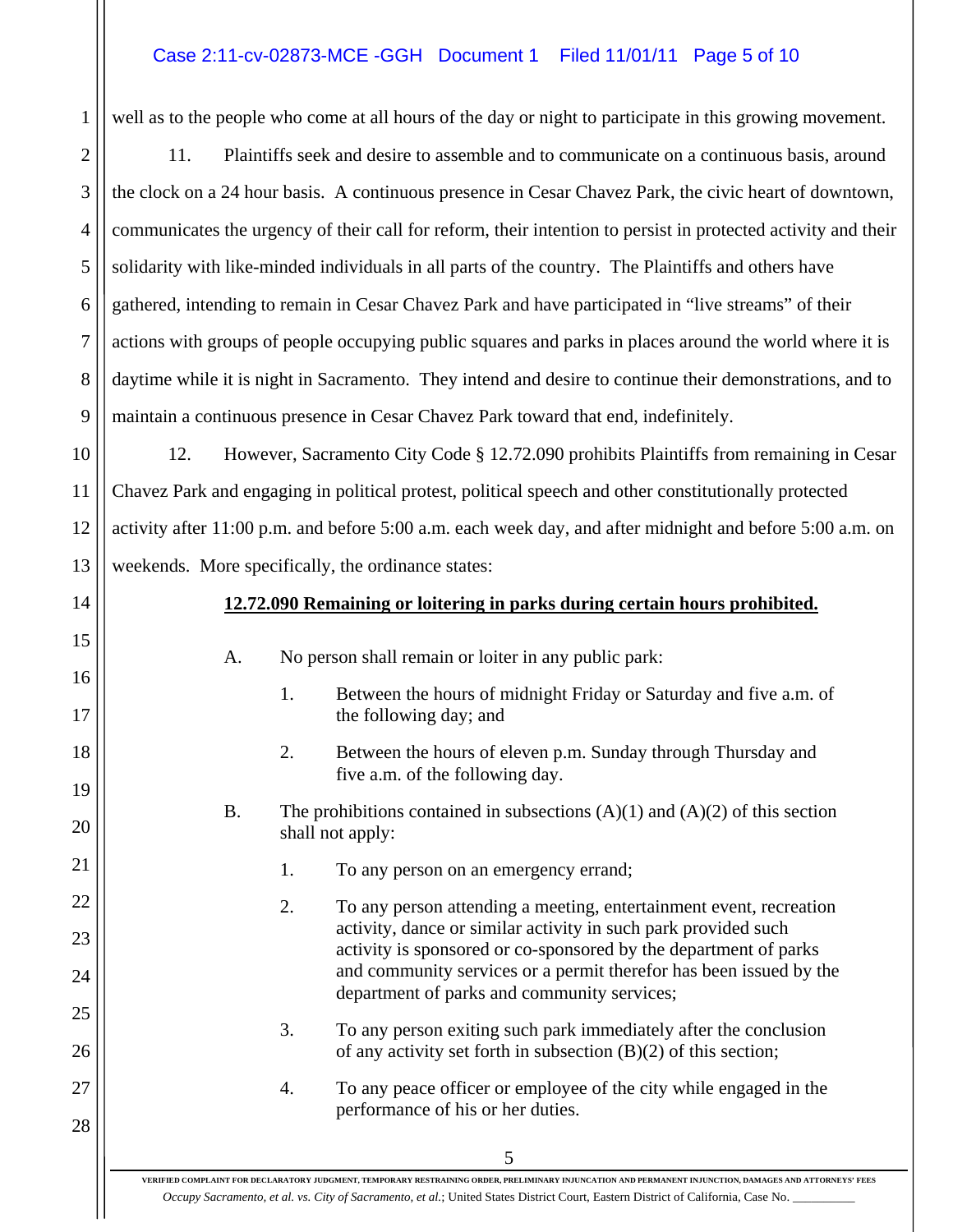C. The director, with the concurrence of the chief of police, may designate extended park hours for any park when the director determines that such extension of hours is consistent with sound use of park resources, will enhance recreational activities in the city, and will not be detrimental to the public safety or welfare. The prohibitions contained in subsections  $(A)(1)$ and  $(A)(2)$  of this section shall not apply to any person present in a public park during extended park hours designated pursuant to this subsection.

D. The chief of police, with the concurrence of the director of parks and community services, may order any park closed between sunset and sunrise when he or she determines that activities constituting a threat to public safety or welfare have occurred or are occurring in the park and that such closing is necessary to protect the public safety or welfare. At least one sign designating the sunset to sunrise closing shall be installed prominently in the park. When a park is ordered closed between sunset and sunrise, it is unlawful for any person to remain or loiter in said park during said period. (Prior code § 27.04.070)

11 12 13 14 15 16 17 18 19 20 13. On October 7, 2011, shortly after 11:00 p.m., and on succeeding nights until the present, members of the CITY OF SACRAMENTO's Police Department arrived at Cesar Chavez Park and arrested a number of individuals engaged in the exercise of their rights secured by the First and Fourteenth Amendments, ostensibly for violating Sacramento City Code § 12.72.090 prohibiting their remaining in the park after 11:00 p.m.<sup>1</sup> Upon information and belief the City routinely sponsors and/or co-sponsors events which are held after the hours specified in city code section 12.72.090, and there are no standards by which determinations are made and discretion is exercised as to which events are permitted to be held after such hours. Occupy Sacramento, through its counsel, has requested permission from Defendants to remain in Cesar Chavez Park after park hours but Defendants have failed and refused to grant such permission (see letter attached hereto as "Exhibit 1").

21 22 23 24 14. As a result of the CITY OF SACRAMENTO's enforcement of Sacramento City Code § 12.72.090, Plaintiffs are afraid to exercise their constitutional rights to peaceably assemble, to engage in constitutionally protected activity, to engage in political speech, to petition the government for redress of grievances, to freely associate with other like-minded citizens in Cesar Chavez Park after 11:00 p.m. on

28

25

 $\overline{1}$ 

1

2

3

4

5

6

7

8

9

10

<sup>26</sup>  27 <sup>1</sup> The persons arrested that night and on succeeding nights included plaintiffs who were cited not only for violating City Code Section 12.72.090 but also for violating Penal Code Section 409 (remaining at the site of an unlawful assembly) but the District Attorney of Sacramento County has refused to prosecute the persons arrested on any grounds and has stated that, in her opinion, there was no violation of state law. The City Attorney, however, has thrown the resources of her office into prosecution of those arrested for violating the park hours ordinance referenced above.

**VERIFIED COMPLAINT FOR DECLARATORY JUDGMENT, TEMPORARY RESTRAINING ORDER, PRELIMINARY INJUNCATION AND PERMANENT INJUNCTION, DAMAGES AND ATTORNEYS' FEES**  *Occupy Sacramento, et al. vs. City of Sacramento, et al.*; United States District Court, Eastern District of California, Case No. \_\_\_\_\_\_\_\_\_\_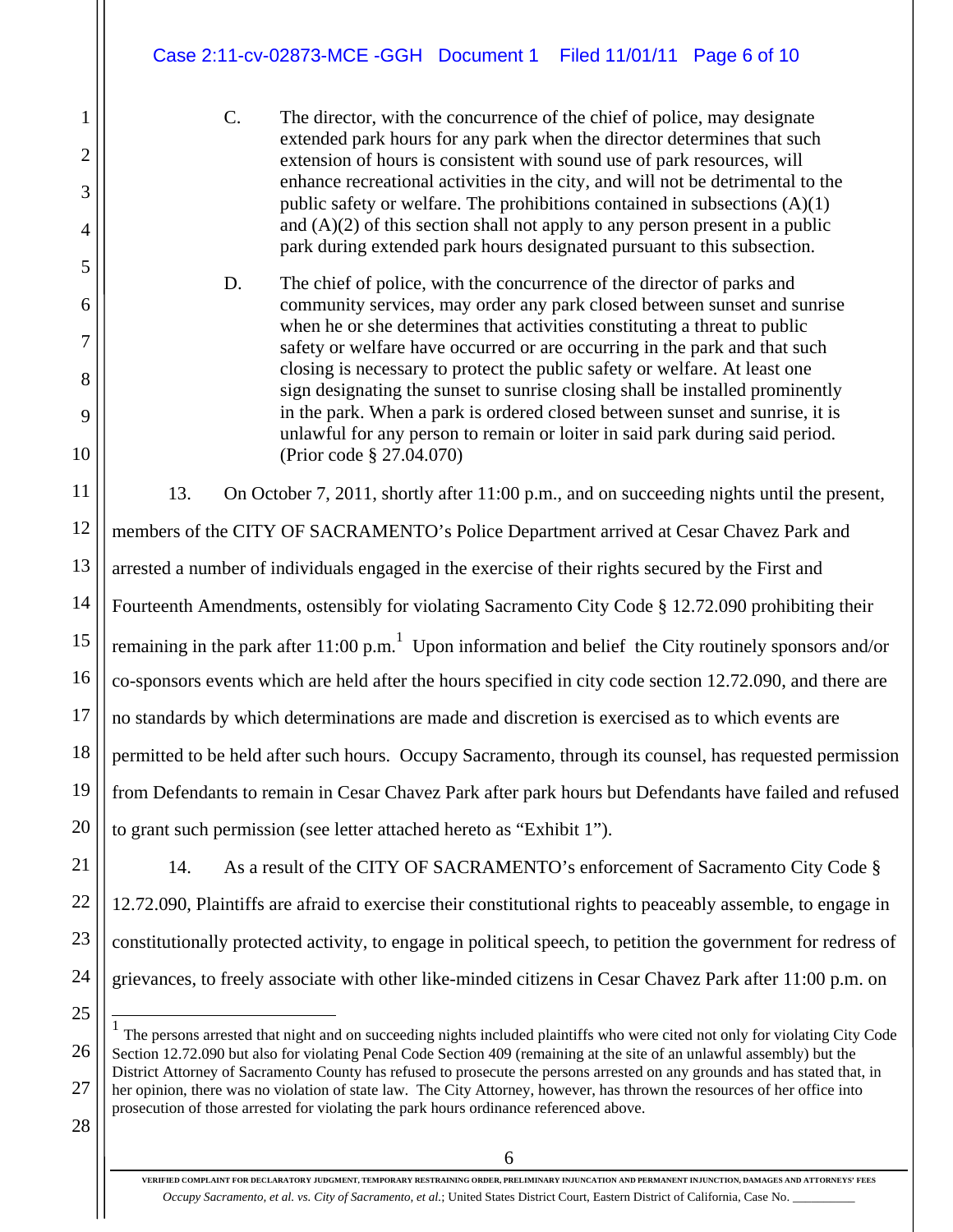1 2 week days and after 12:00 a.m. midnight on weekends. Others, because they do not get off of work until after 11:00 p.m., are foreclosed from participating in Occupy Sacramento events at all.

3 4 5 6 7 15. More specifically, Plaintiffs fear that their liberty will be abridged and they will be arrested again and charged with violating Sacramento City Code § 12.72.090 if they remain in Cesar Chavez Park and engage in constitutionally protected activity after 11:00 p.m. weekdays and after 12:00 a.m. midnight on weekends. As a result of that fear, Plaintiffs have been deterred from and refrain from engaging in constitutionally protected activity.

8

9

# **CAUSES OF ACTION**

# **COUNT ONE**

10 11 12 13 14 15 16 17 18 19 20 21 22 23 24 25 26 27 28 7 16. Plaintiffs incorporate paragraphs 1 through 15 of their Complaint as though fully rewritten. 17. Sacramento City Code § 12.72.090 is unconstitutional on its face and as applied under the First and Fourteenth Amendment for each of the following reasons: a. the law operates as an unconstitutional prior restraint on constitutionally protected expression; b. the law abridges the right to freedom of speech and expression protected by the First Amendment; c. the law abridges the right to freedom of assembly protected by the First Amendment; d. the law abridges the right to petition the government for redress of grievances protected by the First Amendment; e. the law confers standardless discretion on city officials to grant or deny permission to remain in Cesar Chavez Park after the hours stated in Sacramento City Code § 12.72.090; f. the law is impermissibly overbroad; g. the law is unconstitutionally vague; h. the law deprives Plaintiffs of equal protection of the laws; i. the law deprives Plaintiffs of their right to due process by imposing strict liability for engaging in innocent conduct; j. the law is underinclusive;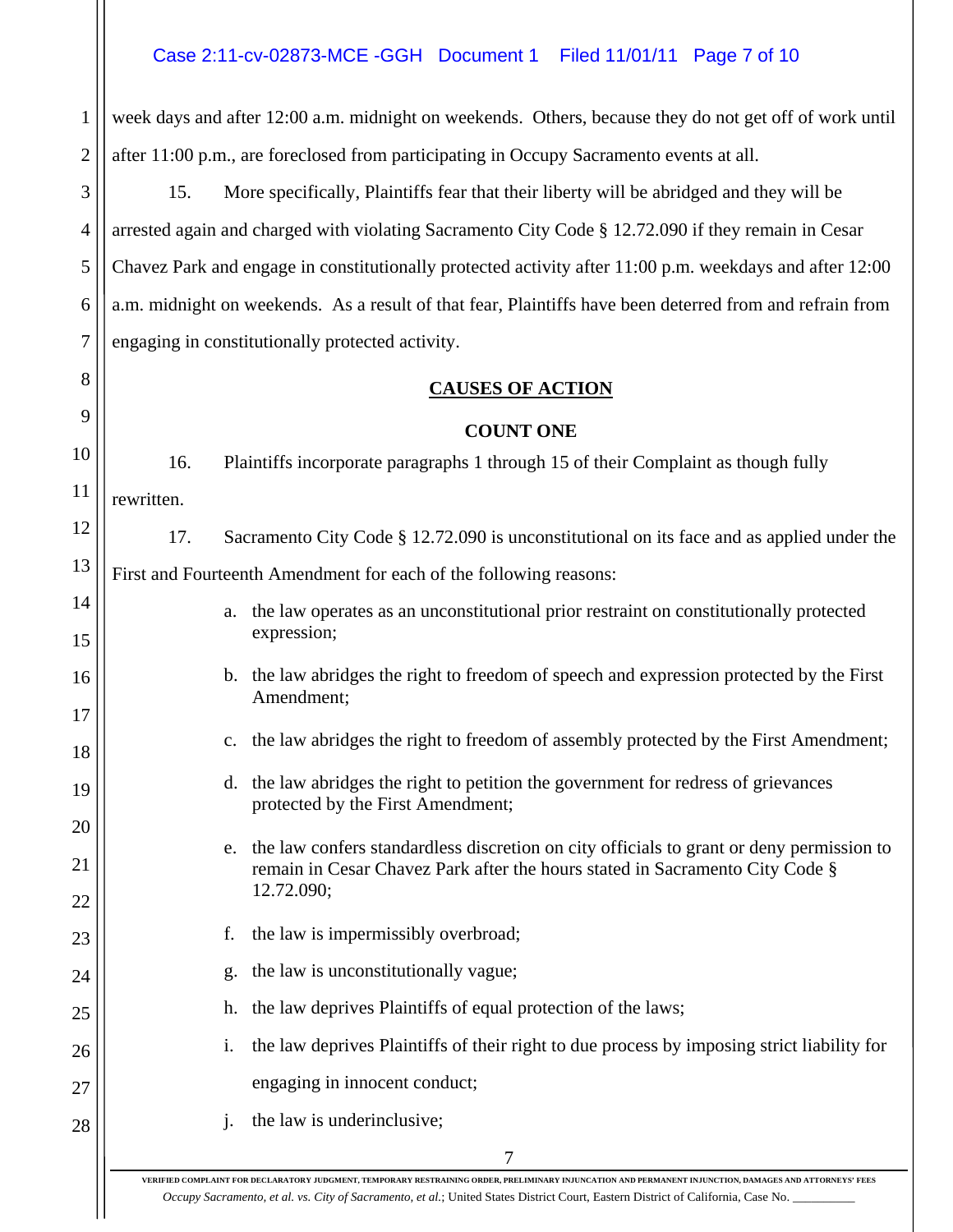|                | Case 2:11-cv-02873-MCE -GGH Document 1<br>Filed 11/01/11 Page 8 of 10                                         |
|----------------|---------------------------------------------------------------------------------------------------------------|
| $\mathbf{1}$   | k. the law is selectively and discriminatorily applied;                                                       |
| 2              | the law is overinclusive; and<br>$\mathbf{l}$ .                                                               |
| 3              | m. the law operates to chill protected speech.                                                                |
| $\overline{4}$ | 18.<br>Plaintiffs are therefore entitled to a declaration that the law violates their rights secured by       |
| 5              | the First and Fourteenth Amendments to the Constitution, both on its face and as applied.                     |
| 6              | <b>COUNT TWO</b>                                                                                              |
| 7              | 19.<br>Plaintiffs incorporate paragraphs 1 through 18 of their Complaint as though fully                      |
| 8              | rewritten.                                                                                                    |
| 9              | Defendants' conduct and threatened conduct threatens to deprive Plaintiffs of their rights<br>20.             |
| 10             | secured by the First and Fourteenth Amendments, and has caused and will cause in the future irreparable       |
| 11             | harm to Plaintiffs for which there is no adequate remedy of law.                                              |
| 12             | By reason of Defendants' misconduct and threatened misconduct, and the irreparable<br>21.                     |
| 13             | harm Plaintiffs have suffered and will continue to suffer, Plaintiffs are entitled to a temporary restraining |
| 14             | order, preliminary injunction and permanent injunction enjoining Defendants, their officers, agents,          |
| 15             | servants, attorneys, and any person acting in concert and participation with them, with actual notice of      |
| 16             | the injunction by personal service or otherwise, from enforcing Sacramento City Code § 12.72.090              |
| 17             | against them.                                                                                                 |
| 18             | <b>COUNT THREE</b>                                                                                            |
| 19             | 22.<br>Plaintiffs incorporate paragraphs 1 through 21 of their Complaint as though fully                      |
| 20             | rewritten.                                                                                                    |
| 21             | As a direct and proximate result of the Defendants' actions, Plaintiffs have been arrested<br>23.             |
| 22             | and have been deprived of their rights secured by the First and Fourteenth Amendments to the                  |
| 23             | Constitution; they have been prohibited from engaging in constitutionally protected expression and have       |
| 24             | been deterred from doing so and will continue to be so deprived and deterred in the future, for all of        |
| 25             | which they are entitled to recover compensatory damages.                                                      |
| 26             |                                                                                                               |
| 27             | <b>COUNT FOUR</b>                                                                                             |
| 28             | 24.<br>Plaintiffs incorporate paragraphs 1 through 23 of their Complaint as though fully set forth<br>8       |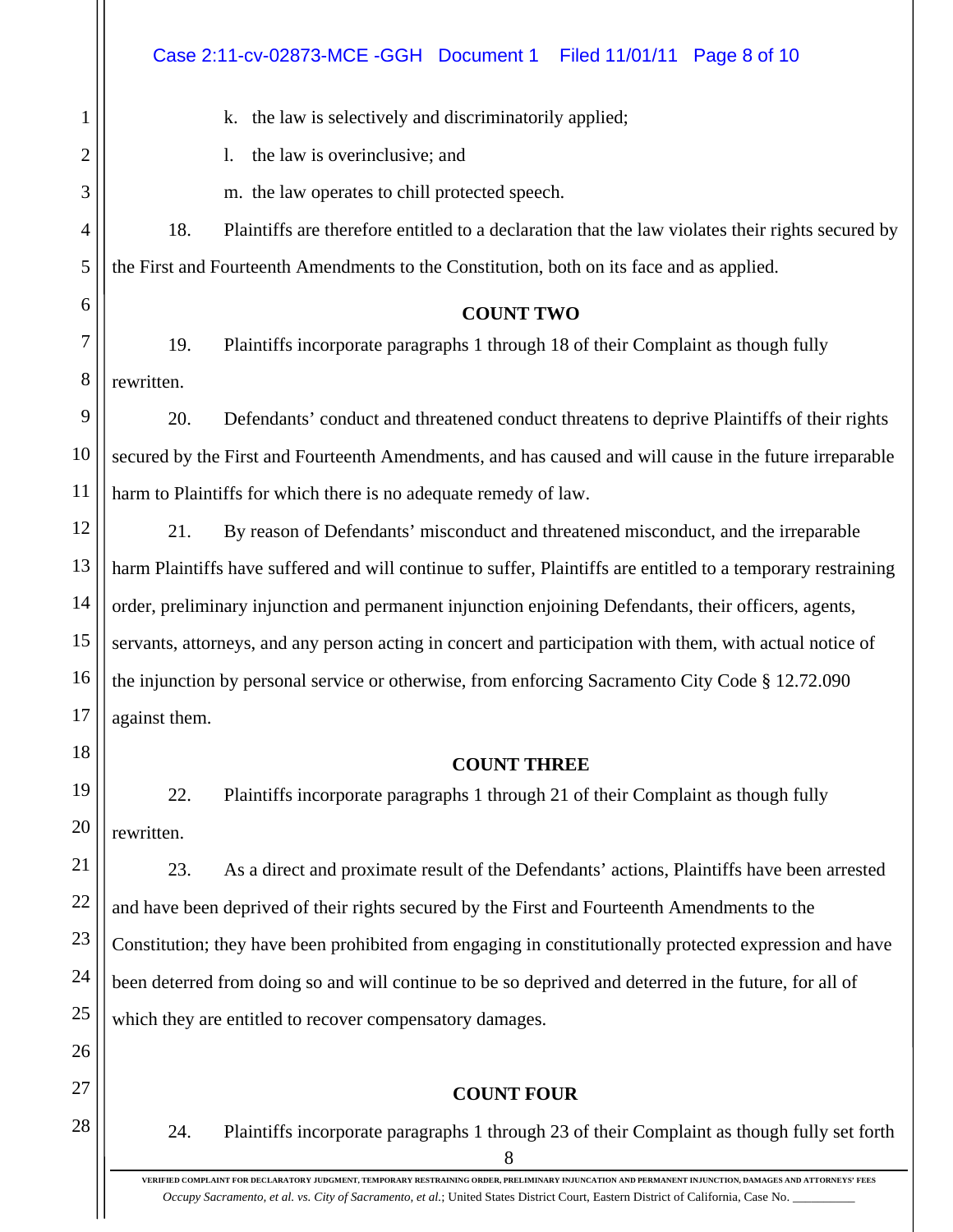herein.

1

3

5

6

7

8

11

12

13

14

15

16

17

18

19

20

21

22

23

24

2 4 9 10 25. Based on the conduct alleged above, all Defendants, and each of them, are liable to Plaintiffs for violation of their federal and California civil rights under the *Bane Act*, Cal. Civil Code §52.1, in that they interfered by threats, intimidation, or coercion with the Plaintiffs' rights to freely assemble and to engage in free speech in Cesar Chavez Park, in violation of the First and Fourteenth Amendments to the U.S. Constitution and in violation of Article 1, Sections 1 and 2 of the California State Constitution. As a direct and proximate result of Defendants' violations of Plaintiffs' civil and constitutional rights under the *Bane Act*, Plaintiffs have suffered harm. Under Civil Code §52. Plaintiffs are entitled to an award of up to three times their actual damages, to exemplary damages in an amount to be determined by the Jury, to a civil penalty of \$25,000 for each violation of their rights; and to attorneys' fees to be determined by the Court.

## **PRAYER FOR RELIEF**

WHEREFORE, Plaintiffs seeks Judgment as follows:

1. Upon Count One of their Complaint, a declaration that Sacramento City Code § 12.72.090 is unconstitutional under the First and Fourteenth Amendments to the United States Constitution, both on its face and as applied; and,

2. Upon Count Two of their Complaint, a temporary restraining order, preliminary injunction and permanent injunction enjoining the Defendants, their officers, agents, servants, employees and those acting in concert and participation with them, who receive actual notice of the injunction by personal service or otherwise, from enforcing Sacramento City Code § 12.72.090 against them; and,

3. Upon Count Three of the Complaint, compensatory damages in an amount to be determined at trial;

4. Upon Court Four of the Complaint, compensatory and exemplary damages in an amount to be determined at trial; and

5. Upon all counts of the Complaint, the costs and expenses in maintaining this action, including Plaintiffs' reasonable attorneys' fees, as well as any other relief, whether legal or equitable, to which Plaintiffs may be entitled.